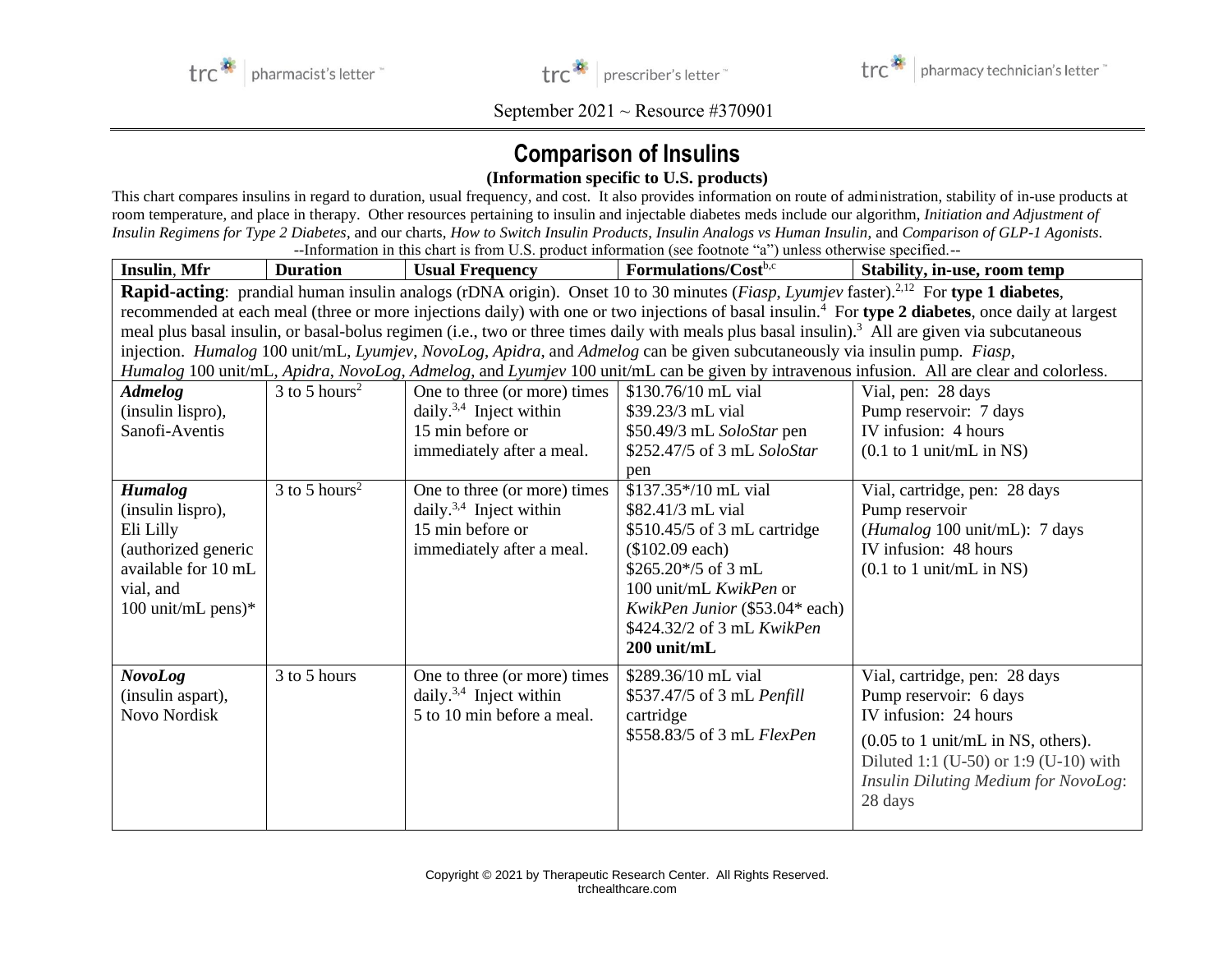| <b>Insulin, Mfr</b>                                                                                                                                                                                                                                                                                                                                                                                                                                                                                                                                                                                                                                                                                                                                                                                                                                                                    | <b>Duration</b>                                | <b>Usual Frequency</b>                                                                                                                           | Formulations/Costb.c                                                                                                                         | Stability, in-use, room temp                                                                                            |  |
|----------------------------------------------------------------------------------------------------------------------------------------------------------------------------------------------------------------------------------------------------------------------------------------------------------------------------------------------------------------------------------------------------------------------------------------------------------------------------------------------------------------------------------------------------------------------------------------------------------------------------------------------------------------------------------------------------------------------------------------------------------------------------------------------------------------------------------------------------------------------------------------|------------------------------------------------|--------------------------------------------------------------------------------------------------------------------------------------------------|----------------------------------------------------------------------------------------------------------------------------------------------|-------------------------------------------------------------------------------------------------------------------------|--|
| Rapid-acting, continued                                                                                                                                                                                                                                                                                                                                                                                                                                                                                                                                                                                                                                                                                                                                                                                                                                                                |                                                |                                                                                                                                                  |                                                                                                                                              |                                                                                                                         |  |
| <b>Apidra</b><br>(insulin glulisine),<br>Sanofi-Aventis                                                                                                                                                                                                                                                                                                                                                                                                                                                                                                                                                                                                                                                                                                                                                                                                                                | 3 to 5 hours <sup>2</sup>                      | One to three (or more) times<br>daily. <sup>3,4</sup> Inject within<br>15 min before a meal, or<br>within 20 min after the start<br>of the meal. | \$283.95/10 mL vial<br>\$548.52/5 of 3 mL SoloStar<br>pen                                                                                    | Vial, pen: 28 days<br>Pump reservoir: 48 hours<br>IV infusion: 48 hours<br>$(0.05 \text{ to } 1 \text{ unit/mL in NS})$ |  |
| Fiasp<br>(insulin aspart),<br><b>Novo Nordisk</b><br>Formulated with<br>niacinamide for<br>faster absorption. <sup>7</sup>                                                                                                                                                                                                                                                                                                                                                                                                                                                                                                                                                                                                                                                                                                                                                             | $3$ to 5 hours <sup>2</sup>                    | One to three (or more) times<br>daily. <sup>3,4</sup> Inject at the start of<br>the meal, or within 20 min<br>after the start of the meal.       | \$289.36/10 mL vial<br>\$558.83/5 of 3 mL FlexTouch<br>pen<br>\$537.47/5 of 3 mL PenFill<br>cartridge                                        | Vial, cartridge, pen: 28 days<br>IV infusion: 24 hours<br>$(0.5 \text{ to } 1 \text{ unit/mL}$ in NS or D5W)            |  |
| Lyumjev<br>(insulin lispro-<br>aabc)<br>Eli Lilly<br>Formulated with<br>treprostinil and<br>citrate for faster<br>absorption. <sup>12</sup>                                                                                                                                                                                                                                                                                                                                                                                                                                                                                                                                                                                                                                                                                                                                            | Up to $\sim$ 5 hours <sup>12</sup>             | One to three (or more) times<br>daily. $3,4$ Inject within<br>20 minutes after the start of<br>the meal.                                         | \$274.7/10 mL vial<br>\$530.40/5 of 3 mL 100 unit/mL<br>KwikPen (\$106.08 each)<br>\$424.32/2 of 3 mL KwikPen<br>200 unit/mL (\$212.16 each) | Vial, pen: 28 days<br>Pump reservoir: 9 days<br>IV infusion: 12 hours<br>(1 unit/mL in NS or D5W)                       |  |
| Short-acting (regular): regular human insulin of rDNA origin. Available OTC (100 unit/mL only). Onset about 30 minutes (<15 min for the<br>500 unit/mL concentration). Longer time to onset and longer duration than rapid-acting analogues. Regardless, lag time between regular insulin<br>administration and meals may not be necessary for all patients with type 2 diabetes. <sup>1</sup> For type 1 diabetes, non-preferred alternative to rapid-acting<br>insulin at each meal (three or more injections daily) with one or two injections of basal insulin. <sup>4</sup> For type 2 diabetes, once daily at largest meal<br>plus basal insulin, or basal-bolus regimen (i.e., two or three times daily with meals plus basal insulin). <sup>3</sup> Can be given via subcutaneous injection, or<br>intravenous infusion (100 unit/mL concentration only). Clear and colorless. |                                                |                                                                                                                                                  |                                                                                                                                              |                                                                                                                         |  |
| <b>Humulin R</b><br>100 units/mL,<br>Eli Lilly                                                                                                                                                                                                                                                                                                                                                                                                                                                                                                                                                                                                                                                                                                                                                                                                                                         | About 8 hours<br>(longer in obese<br>patients) | One to three (or more) times<br>daily. <sup>3,4</sup> Inject about 30 min<br>before the meal.                                                    | \$148.70/10 mL vial<br>\$44.61/3 mL vial                                                                                                     | Vial: 31 days<br>IV infusion: 48 hours<br>$(0.1$ to 1 unit/mL in NS)                                                    |  |
| <b>Humulin R</b><br>500 units/mL,<br>Eli Lilly                                                                                                                                                                                                                                                                                                                                                                                                                                                                                                                                                                                                                                                                                                                                                                                                                                         | Mean 21 hours                                  | Two or three times daily<br>before a meal. Inject about<br>30 min before the meal.                                                               | \$1,487/20 mL vial<br>\$287.10/3 mL KwikPen<br>\$574.20/2 of 3 mL KwikPen                                                                    | Vial: 40 days<br>Pen: 28 days                                                                                           |  |

Copyright © 2021 by Therapeutic Research Center. All Rights Reserved. trchealthcare.com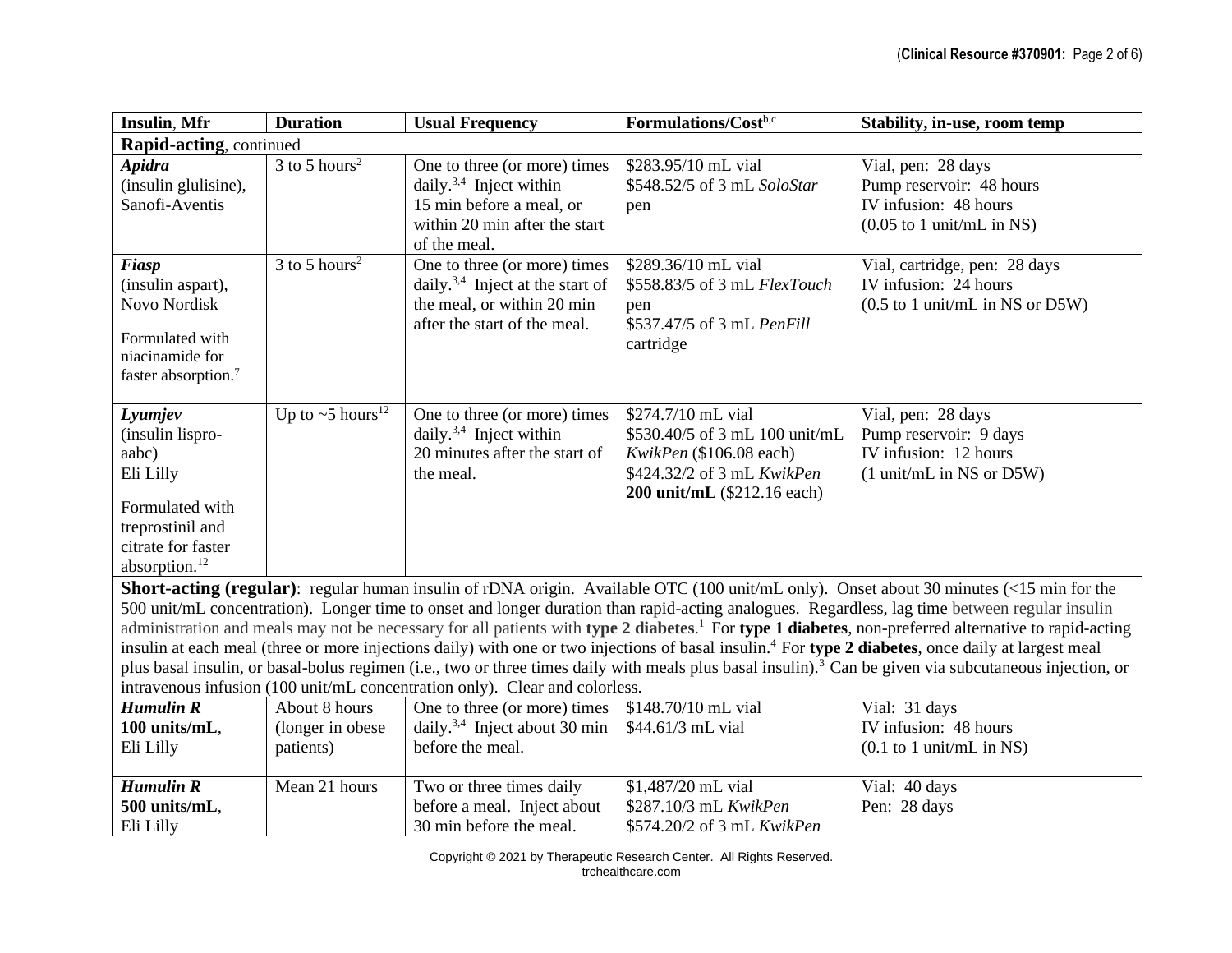| <b>Insulin, Mfr</b>                                                                                                                                                                                                                                                                                                                                                                                                                                     | <b>Duration</b>                                                                                 | <b>Usual Frequency</b>                                                                        | Formulations/Costb.c                                                                     | Stability, in-use, room temp                                                                                                          |  |
|---------------------------------------------------------------------------------------------------------------------------------------------------------------------------------------------------------------------------------------------------------------------------------------------------------------------------------------------------------------------------------------------------------------------------------------------------------|-------------------------------------------------------------------------------------------------|-----------------------------------------------------------------------------------------------|------------------------------------------------------------------------------------------|---------------------------------------------------------------------------------------------------------------------------------------|--|
| Short-acting (regular), continued                                                                                                                                                                                                                                                                                                                                                                                                                       |                                                                                                 |                                                                                               |                                                                                          |                                                                                                                                       |  |
| Novolin R,<br>Novo Nordisk                                                                                                                                                                                                                                                                                                                                                                                                                              | About 8 hours                                                                                   | One to three (or more) times<br>daily. <sup>3,4</sup> Inject about 30 min<br>before the meal. | \$137.70/10 mL vial<br>\$260.25/5 of 3 mL FlexPen<br>$(\$52.05 each)$                    | Vial: 42 days<br>Pen: 28 days<br>IV infusion: 24 hours<br>$(0.05 \text{ to } 1 \text{ unit/mL in NS, D5W},$<br>D10 with KCl 40 mEq/L) |  |
|                                                                                                                                                                                                                                                                                                                                                                                                                                                         |                                                                                                 |                                                                                               |                                                                                          | Intermediate-acting (NPH): human insulin (rDNA origin) isophane suspension. Available OTC. For type 1 diabetes, may be used as the    |  |
| basal component of basal-prandial regimens (analogs preferred). <sup>4</sup> An initial insulin option in type 2 diabetes, often as an add-on to oral agents. <sup>3</sup><br>As type 2 diabetes progresses, may be used with mealtime rapid- or short-acting insulin with the largest meal. <sup>3</sup> Onset 90 min. <sup>2</sup> Administered via<br>subcutaneous injection. Appears cloudy.                                                        |                                                                                                 |                                                                                               |                                                                                          |                                                                                                                                       |  |
| Novolin N.<br>Novo Nordisk                                                                                                                                                                                                                                                                                                                                                                                                                              | Up to 24 hours <sup>2</sup>                                                                     | Once or twice daily. <sup>3</sup>                                                             | \$137.70/10 mL vial<br>\$260.25/5 of 3 mL FlexPen<br>$(\$52.05 each)$                    | Vial: 42 days<br>Pen: 28 days                                                                                                         |  |
| Humulin N,<br>Eli Lilly                                                                                                                                                                                                                                                                                                                                                                                                                                 | Up to 24 hours <sup>2</sup>                                                                     | Once or twice daily. <sup>3</sup>                                                             | \$148.70/10 mL vial<br>\$44.61/3 mL vial<br>\$471.30/5 of 3 mL KwikPen<br>(\$94.26 each) | Vial: 31 days<br>Pen: 14 days                                                                                                         |  |
| Long-acting: human insulin analogue (rDNA origin). For type 1 diabetes, preferred as the basal component of basal-prandial regimens. <sup>4</sup> An<br>initial insulin option in type 2 diabetes, often as an add-on to oral agents. <sup>3</sup> As type 2 diabetes progresses, may be used with mealtime rapid- or<br>short-acting insulin with the largest meal. <sup>3</sup> Administered via subcutaneous injection. Appears clear and colorless. |                                                                                                 |                                                                                               |                                                                                          |                                                                                                                                       |  |
| <b>Basaglar</b><br>(insulin glargine),<br>Eli Lilly                                                                                                                                                                                                                                                                                                                                                                                                     | $\sim$ 24 hours                                                                                 | Once daily at the same time<br>each day.                                                      | \$326.36/5 of 3 mL KwikPen<br>\$65.27/3 mL KwikPen                                       | Pen: 28 days                                                                                                                          |  |
| Not a generic for<br>Lantus.                                                                                                                                                                                                                                                                                                                                                                                                                            |                                                                                                 |                                                                                               |                                                                                          |                                                                                                                                       |  |
| <b>Lantus</b><br>(insulin glargine),<br>Sanofi-Aventis                                                                                                                                                                                                                                                                                                                                                                                                  | Median 24 hours<br>(range<br>10.8 <sub>to</sub><br>$>24$ hours;<br>sampling period<br>24 hours) | Once daily at the same time<br>each day.                                                      | \$283.56/10 mL vial<br>\$425.31/5 of 3 mL SoloStar<br>pen (\$85.06 each)                 | Vial, pen: 28 days                                                                                                                    |  |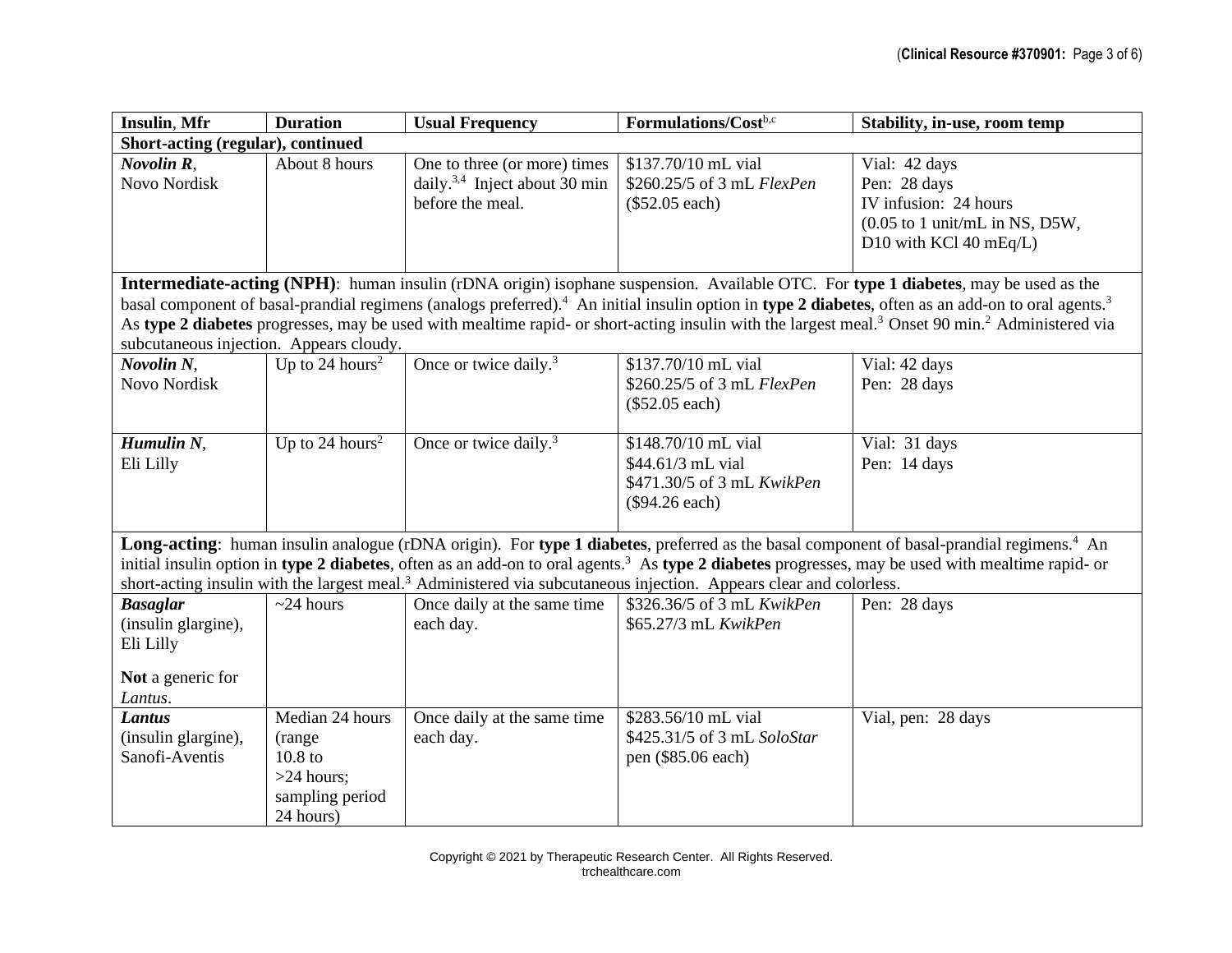| <b>Insulin, Mfr</b>                                                                                                                                                                                                                                                                                                                                                                                                                                                                | <b>Duration</b>                                                                               | <b>Usual Frequency</b>                                                                                                                                     | Formulations/Costb.c                                                                                                                            | Stability, in-use, room temp                                                                                                                             |  |
|------------------------------------------------------------------------------------------------------------------------------------------------------------------------------------------------------------------------------------------------------------------------------------------------------------------------------------------------------------------------------------------------------------------------------------------------------------------------------------|-----------------------------------------------------------------------------------------------|------------------------------------------------------------------------------------------------------------------------------------------------------------|-------------------------------------------------------------------------------------------------------------------------------------------------|----------------------------------------------------------------------------------------------------------------------------------------------------------|--|
| Long-acting, continued                                                                                                                                                                                                                                                                                                                                                                                                                                                             |                                                                                               |                                                                                                                                                            |                                                                                                                                                 |                                                                                                                                                          |  |
| Levemir<br>(insulin detemir),<br>Novo Nordisk                                                                                                                                                                                                                                                                                                                                                                                                                                      | 7.6 to $>24$ hours<br>(sampling period<br>24 hours) (dose-<br>dependent; binds<br>to albumin) | Twice daily, or once daily<br>with the evening meal or at<br>bedtime.                                                                                      | \$308.14/10 mL vial<br>\$462.21/5 of 3 mL FlexTouch<br>pen                                                                                      | Vial, pen: 42 days                                                                                                                                       |  |
| <b>Semglee</b><br>(insulin glargine-<br>$yfgn$ , <sup>d</sup><br><b>Mylan Specialty</b>                                                                                                                                                                                                                                                                                                                                                                                            | At least 24 hours                                                                             | Once daily at the same time<br>each day.                                                                                                                   | \$98.65/10 mL vial<br>\$147.98/5 of 3 mL pen (\$29.60)<br>each)                                                                                 | Vial, pen: 28 days                                                                                                                                       |  |
| Toujeo<br>(insulin glargine),<br>Sanofi-Aventis<br>$(300 \text{ units/mL})$                                                                                                                                                                                                                                                                                                                                                                                                        | $>24$ hours <sup>8</sup>                                                                      | Once daily at the same time<br>each day. First injection<br>may provide insufficient<br>coverage; may take $\geq$ 5 days<br>to see maximum effect.         | \$388.72/3 of 1.5 mL SoloStar<br>pen (\$129.57 each)<br>\$647.87/5 of 1.5 mL SoloStar<br>\$518.30/2 of 3 mL Max SoloStar<br>pen (\$259.15 each) | Pen: 56 days                                                                                                                                             |  |
| Ultra-Long-acting: human insulin analogue (rDNA origin). Administered via subcutaneous injection. Consider for patients with severe or                                                                                                                                                                                                                                                                                                                                             |                                                                                               |                                                                                                                                                            |                                                                                                                                                 |                                                                                                                                                          |  |
|                                                                                                                                                                                                                                                                                                                                                                                                                                                                                    |                                                                                               |                                                                                                                                                            |                                                                                                                                                 | nocturnal hypoglycemia on another basal analogue, or with hypoglycemia risk factors, <sup>9-11</sup> or adherence problems. Appears clear and colorless. |  |
| <b>Tresiba</b><br>(insulin degludec),<br>Novo Nordisk                                                                                                                                                                                                                                                                                                                                                                                                                              | At least 42 hours                                                                             | Once daily at any time of<br>day.                                                                                                                          | \$338.95 vial (100 units/mL)<br>\$508.43/5 of 3 mL<br>100 units/mL FlexTouch pen<br>\$610.11/3 of 3 mL 200 unit/mL<br>FlexTouch pen             | Vial, pen: 56 days                                                                                                                                       |  |
| Insulin Mixes: human insulin analogue (rDNA origin) solution and protamine-crystallized human insulin analogue suspension (NovoLog Mix                                                                                                                                                                                                                                                                                                                                             |                                                                                               |                                                                                                                                                            |                                                                                                                                                 |                                                                                                                                                          |  |
| 70/30, Humalog Mix 75/25, Humalog Mix 50/50). Others are human insulin (rDNA origin) solution and human insulin isophane suspension.<br>Humulin 70/30 and Novolin 70/30 available OTC. Generally, not appropriate for type 1 diabetes due to lack of dose flexibiltiy. <sup>6</sup> Typically started<br>after failure of basal insulin plus non-insulin. <sup>3</sup> Usually started pre-breakfast and pre-supper. <sup>3</sup> Administered via subcutaneous injection. Cloudy. |                                                                                               |                                                                                                                                                            |                                                                                                                                                 |                                                                                                                                                          |  |
| NovoLog Mix 70/30<br>(70% insulin aspart<br>protamine<br>suspension/30%<br>insulin aspart<br>solution),<br>Novo Nordisk                                                                                                                                                                                                                                                                                                                                                            | Up to 24 hours                                                                                | Typically given pre-<br>breakfast and pre-supper. <sup>3</sup><br>Give within<br>15 min before the meal, or<br>after starting to eat<br>(type 2 diabetes). | \$300.12/10 mL vial<br>\$558.83/5 of 3 mL FlexPen                                                                                               | Vial: 28 days<br>Pen: 14 days                                                                                                                            |  |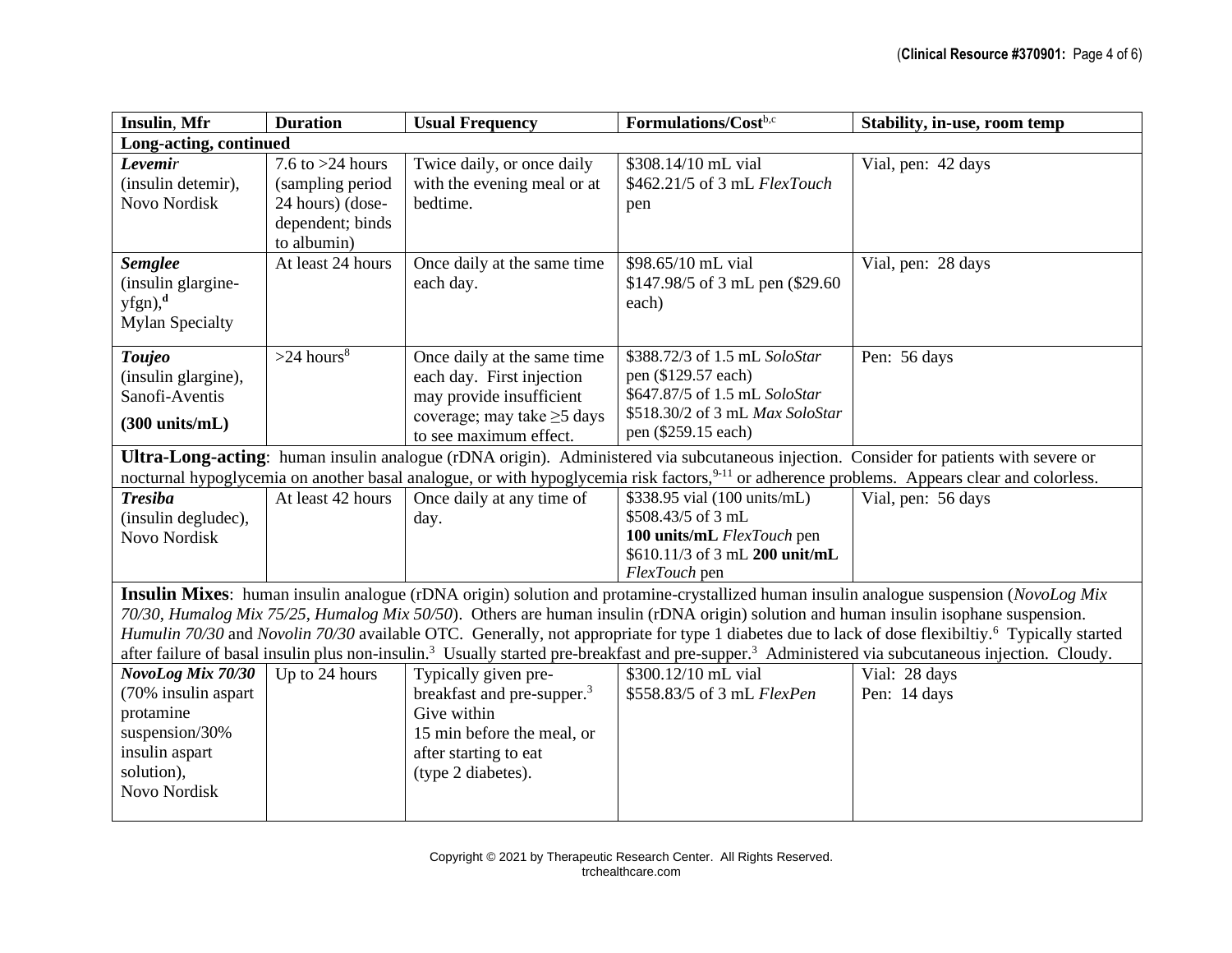| <b>Insulin, Mfr</b>                                                                                                                                                                          | <b>Duration</b>                                   | <b>Usual Frequency</b>                                                                                        | Formulations/Costb.c                                                                           | Stability, in-use, room temp  |  |
|----------------------------------------------------------------------------------------------------------------------------------------------------------------------------------------------|---------------------------------------------------|---------------------------------------------------------------------------------------------------------------|------------------------------------------------------------------------------------------------|-------------------------------|--|
| <b>Insulin Mixes, continued</b>                                                                                                                                                              |                                                   |                                                                                                               |                                                                                                |                               |  |
| <b>Humalog Mix 75/25</b><br>(75% insulin lispro<br>protamine<br>suspension/ $25%$<br>insulin lispro<br>solution), Eli Lilly<br>(authorized generic<br>available for<br>100 unit/mL pens $)*$ | See Humulin<br>70/30                              | Typically given pre-<br>breakfast and pre-supper. <sup>3</sup><br>Give within 15 min before<br>the meal.      | \$284.70/10 mL vial<br>\$265.20*/5 of 3 mL KwikPen<br>$($53.04*$ each)                         | Vial: 28 days<br>Pen: 10 days |  |
| Humalog Mix 50/50<br>(50% insulin lispro<br>protamine<br>suspension, 50%<br>insulin lispro<br>solution), Eli Lilly                                                                           | $>22$ hours                                       | Typically given pre-<br>breakfast and pre-supper. <sup>3</sup><br>Give within 15 min before<br>the meal.      | \$284.70/10 mL vial<br>\$530.40/5 of 3 mL KwikPen<br>(\$106.08 each)                           | Vial: 28 days<br>Pen: 10 days |  |
| Humulin 70/30<br>(70% NPH/<br>30% regular),<br>Eli Lilly                                                                                                                                     | Mean about<br>23 hours (range:<br>18 to 24 hours) | Typically given pre-<br>breakfast and pre-supper. <sup>3</sup><br>Give about 30 to 45 min<br>before the meal. | \$148.70/10 mL vial<br>\$44.61/3 mL vial<br>\$471.30/5 of 3 mL KwikPen<br>\$94.26/3 mL KwikPen | Vial: 31 days<br>Pen: 10 days |  |
| Novolin 70/30<br>(70% NPH/<br>30% regular),<br>Novo Nordisk                                                                                                                                  | Up to 24 hours                                    | Typically given pre-<br>breakfast and pre-supper. <sup>3</sup><br>Give about 30 min before<br>the meal.       | \$137.70/10 mL vial<br>\$260.25/5 of 3 mL FlexPen<br>$(\$52.05 each)$                          | Vial: 42 days<br>Pen: 28 days |  |

a. **Product information used in creation of this chart**: *Admelog* (December 2020), *Humalog* (November 2019), *NovoLog* (March 2021), *Apidra* (December 2020), *Fiasp* (December 2019), *Lyumjev* (August 2021), *Humulin R* 100 units/mL (November 2019), *Humulin R* 500 units/mL (November 2019), *Novolin R* (November 2019), *Novolin N* (November 2019), *Humulin N* (November 2019), *Basaglar* (July 2021), *Lantus* (January 2021), *Levemir* (March 2020), *Semglee*  (July 2021), *Toujeo* (December 2020), *Tresiba* (November 2019), *NovoLog Mix 70/30* (April 2021), *Humalog Mix 75/25* (November 2019), *Humalog Mix 50/50* (November 2019), *Humulin 70/30* (November 2019), *Novolin 70/30* (November 2019).

- b. Wholesale acquisition cost (WAC), for generic if available. Medication pricing by Elsevier, accessed August 2021.
- c. Where prices are specifically listed for "each" pen or cartridge, this indicates that cartridges or pens can be purchased individually, not just in quantities of two, three, or five as packaged.
- d. *Semglee* (insulin glargine-**yfgn**): Pharmacists may automatically substitute for *Lantus* in many states (interchangeable biosimilar).<sup>5</sup>See our *Facts About Biosimilars* for more information.